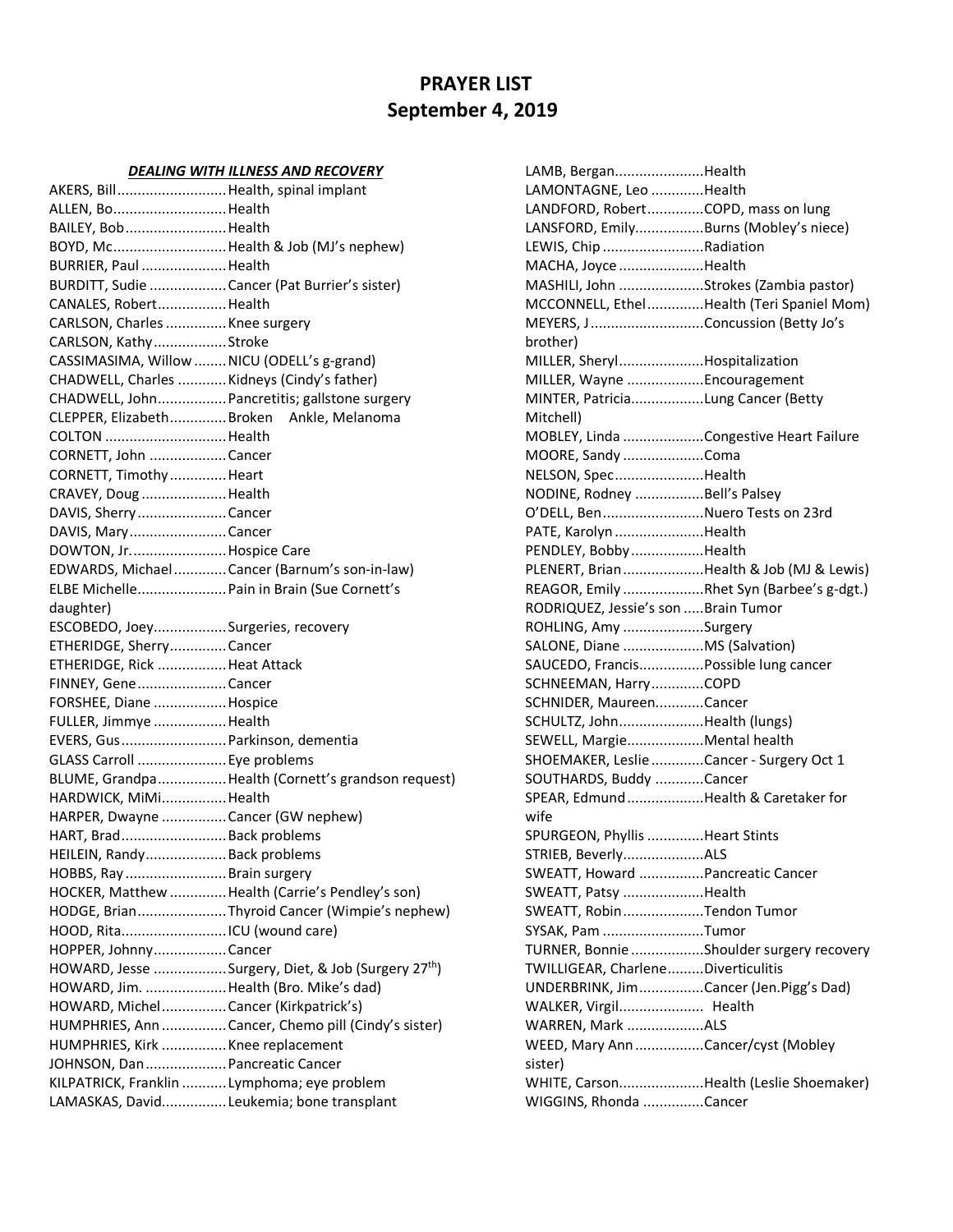| WOERNER, Crystal Spine (Haby's daughter) |                                                     |
|------------------------------------------|-----------------------------------------------------|
| WOERNER, Hadley  Future surgery on leg   |                                                     |
| WOOD, Georgia Health                     |                                                     |
| WOODARD, JimHealth                       |                                                     |
| WOODEN, Verda  Back problems; illness    |                                                     |
|                                          | WYATT, Bufford  Pacemaker (Joan Dorris' bro-in-law) |
| WYLNER, Jim Lost an arm                  |                                                     |
| WYNN, Bobby  Back Issues                 |                                                     |
|                                          | YORK, RileyCancer, Hospitalization 30 days          |
| UNSPOKEN REQUEST  Health issues          |                                                     |
|                                          |                                                     |

### *OTHER NEEDS/REQUESTS*

Alto Frio Baptist Encampment Education System in America EMS and VFD Officials in Texas Our Divided Country and The President of the USA Countries around the world Sheriff Johnson and officers Teachers, students, college students Prisoners & those helping prisoners Open hearts in the Youth Brian Pulchanskie (Grover's friend) Susan Walker - caretaker Immigrants, Border Officers and military persons The unborn children Ben O'Dell – May the Holy Spirit speak to his heart Ava Deyhimy – salvation Unspoken request for problems and issues Aubrey O'Dell – needs secure environment (Divine intervention) Midland/Odessa shooting Hurrican Dorian

## *REHAB/ASSISTED LIVING/NURSING HOMES*

| AULD, Lanell Amistad, Uvalde   |                                                |
|--------------------------------|------------------------------------------------|
|                                | DAVIS, Mary Riverpoint of Kerrville, Room 118  |
|                                | 1441 Bandera Hwy, Kerrville 78028              |
|                                | HEARRON, Billie  Riverpoint of Kerrville, Room |
|                                | 1441 Bandera Hwy. Kerrville 78028              |
|                                | FINNEY, Sharon  Nursing home (Mobley's friend) |
|                                | FORSHEE, Diane  Hilltop Village, Kerrville     |
| KELNER Margie  Amistad, Uvalde |                                                |
| SEWELL, Irma  Rehab            |                                                |
| TAYLOR, Doyle  Home rehab      |                                                |
|                                | WYNN, Betty  Riverpoint of Kerrville Room 114, |
|                                | 1441 Bandera Hwy, Kerrville 78028              |

#### *MISSIONARIES/PASTORS/CHURCHES*

International Mission Board Churches without pastors in our Association Frank & Paula, Kilpatrick - Baptist Global Resources Bruce Burk & wife - BT retired missionaries in San Angelo WOOD, Bill ..........................Health

Matt & Cindy Mitchell - Missionaries Pakistani areas Zambian Seminary Students: Ezron Musondea & Misheck Zulu Daniel Huang – Lost contact with this Chinese Christian

*TRAVEL*

Brownie & Pamela Rice

#### *FAMILIES DEALING WITH DEATH*

Mary Gonzales Family

#### *ALL MILITARY PERSONNEL*

| Amedee, TylerSpecial Forces                 |  |
|---------------------------------------------|--|
|                                             |  |
| Dayton PannellClay Pannell's son            |  |
| Eric Pawzum Fred Huff's grandson            |  |
| Brian Ray Chaplain in Kuwait                |  |
| Aaron WileyRick & Claudia's grandson        |  |
| Jesse Howard  Major Chaplain Asst. Wing     |  |
| Randy HollowayMajor Chaplain                |  |
| Ira Chaney  M/Sgt. Asst. Chaplain (AF)      |  |
| Ted NicholsonLt. Col. Wing Chaplain         |  |
| Matthew Hanzelka Captain Chaplian           |  |
| Mike SmithChaplain (Navy)                   |  |
| Tyler SmithMarine                           |  |
| Tobias SchwartzMarine                       |  |
| Brian & Kelly Turner Germany (Kelly USArmy) |  |
|                                             |  |

# *PRAYING FOR MISSIONS PRAYER FOCUS: Sub-Saharan African Peoples*

In April, Macomia district, Mnozambique was 85-90 percent devastated by Cyclone Kenneth. Within days, IMB missionaries and Baptist Global Response were delivering family k its to those who lost everything. Pray these acts of compassion would continue to point people to salvation through Jesus Christ. Pray believers in this Muslim area would have divine appointments when they can share the gospel boldly*.*

# *ANNOUNCEMENTS*

# **SEPTEMBER MISSION PROJECT** *"Reach Texas"* **Church Goal: \$3,800**

# **OPERATION CHRIST CHILD**

**Boxes are available to place articles to help fill the 200 boxes in October. Just drop them in the box**